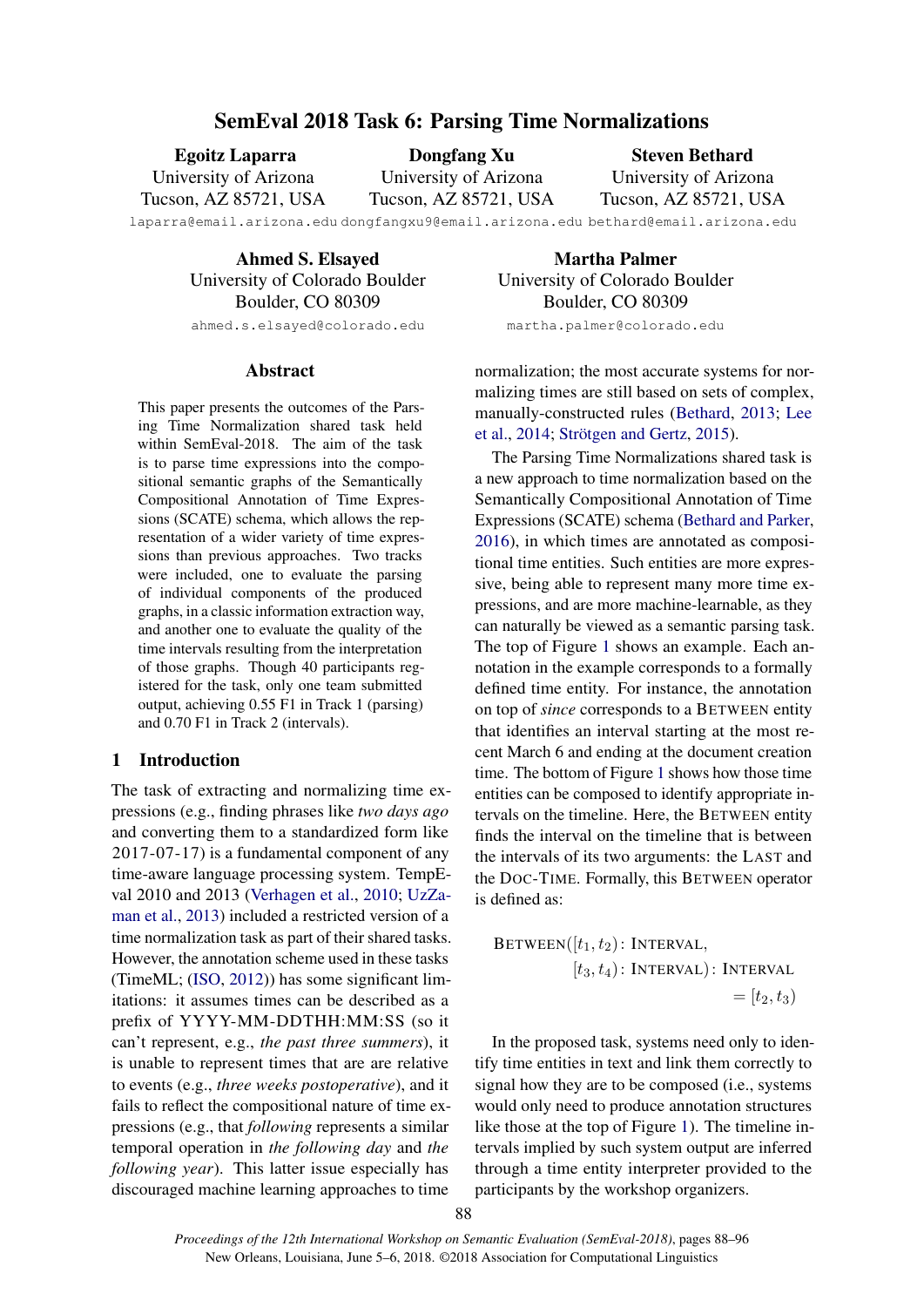

Figure 1: Example of semantically compositional time annotations and their interpretation.

The remainder of this paper is organized as follows. We describe the task goal and proposed tracks in Section 2. Section 3 contains the description of the data annotation schema and the statistics of our dataset. In Section 4, we explain the two evaluation metrics used in the task and in Section 5 the models used as baselines. We present the participant systems in Section 6 and the results obtained in Section 7. Finally, we discuss some conclusions learned in Section 8.

#### 2 Tasks

The ultimate goal of the shared task is to interpret time expressions, identifying appropriate intervals that can be placed on a timeline. Given a document, a system must identify the time entities by detecting the spans of characters and labeling them with the proper SCATE type. Examples of time entities and their corresponding types in Figure 1 would be (*6*, DAY-OF-MONTH), (*Saturday*, DAY-OF-WEEK), (*March*, MONTH-OF-YEAR) or (*since*, BETWEEN). Besides the time entities explicitly expressed in the text, implicit occurrences must also be identified, like the THIS and LAST time entities in Figure 1 that do not have any explicit triggers in the text.

Once time entities have been identified, they should be linked together using the relations described in the SCATE schema. Following with the example in Figure 1, the time entity *6* should be linked as a SUB-INTERVAL of *March*, *Saturday*

should be a REPEATING-INTERVAL of the time entity *other*, and so on. Finally, all the time entities must be completed with some additional properties needed for their interpretation. For example, the time entity *other* should have a VALUE of 2, the END-INTERVAL of *since* is the Document Creation Time, etc. Once again, the properties required by each time entity type are defined by the SCATE schema. $<sup>1</sup>$ </sup>

Every resulting graph, composed of a set of linked time entities, represents a time expression that can be semantically interpreted. For this purpose, we provide a Scala library<sup>2</sup> that reads the graphs in Anafora XML format (Chen and Styler, 2013) and converts them into intervals on the timeline.

An example of interpreting the time entities corresponding to the expression *every Saturday since March 6* relative to an anchor time of April 21, 2017 is given in Figure 2. In this example, the values *today* and *result* store the entities that represent the time expressions April 21, 2017 and *every Saturday since March 6* respectively. The Scala command on the right side interprets the latter and produces the corresponding time intervals.

The task includes two evaluation methods, one for the parsing step, i.e. time entity identification

<sup>1</sup>https://github.com/clulab/

anafora-annotations/blob/master/.schema/ timenorm-schema.xml

<sup>2</sup>https://github.com/clulab/timenorm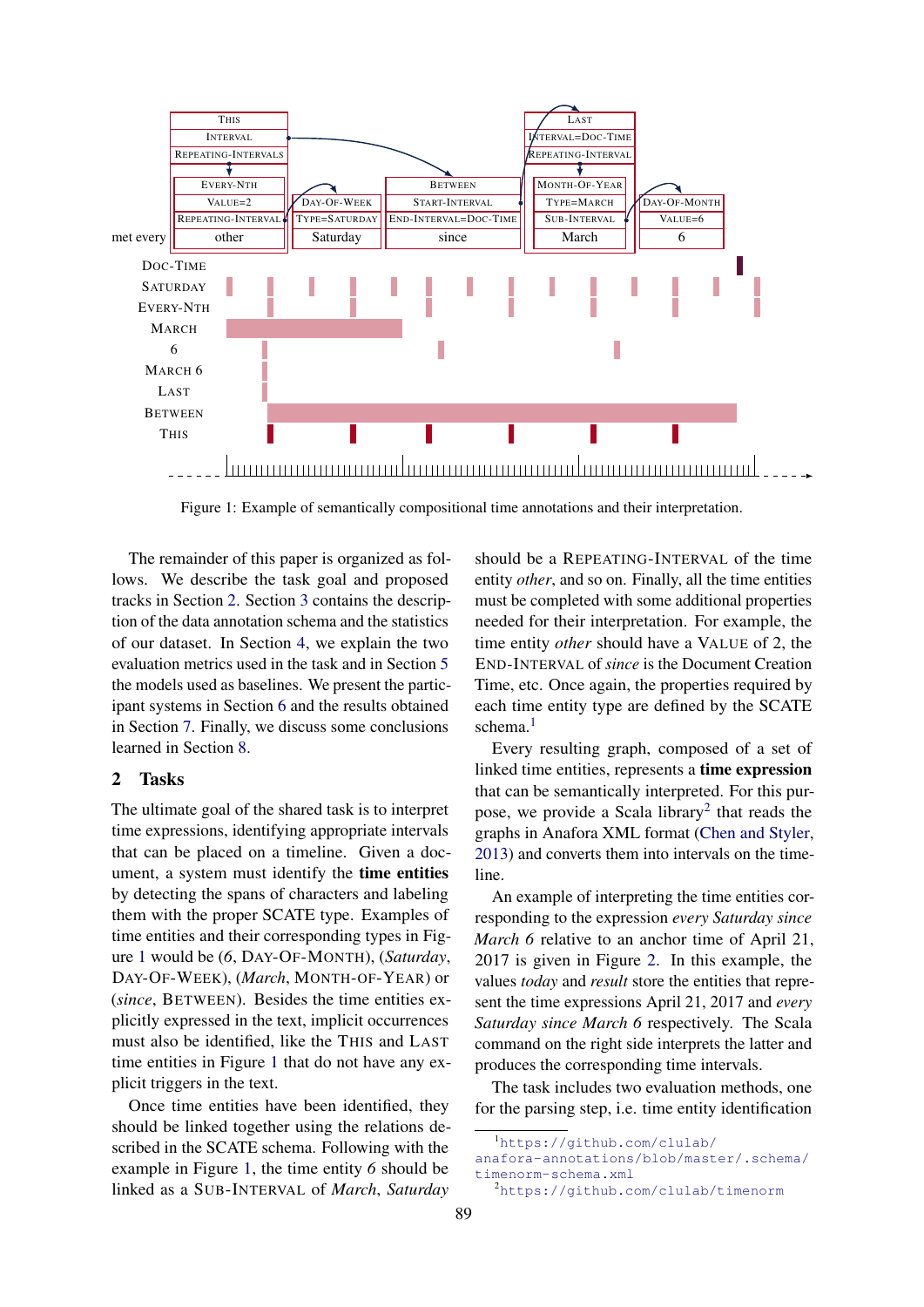| $scal$ val today =                  | scala> for (Interval(start, end) <- result.intervals) |
|-------------------------------------|-------------------------------------------------------|
| ThisRI(                             | println(start, end)                                   |
| ThisRI(                             | $(2017-03-11T00:00, 2017-03-12T00:00)$                |
| Year (2017),                        | $(2017-03-18T00:00, 2017-03-19T00:00)$                |
| RepeatingField(MONTH OF YEAR, 4)),  | $(2017-03-25T00:00, 2017-03-26T00:00)$                |
| RepeatingField(DAY OF MONTH, 21))   | $(2017-04-01T00:00, 2017-04-02T00:00)$                |
| $scal$ $\ge$ val result =           | $(2017 - 04 - 08T00:00, 2017 - 04 - 09T00:00)$        |
| ThisRIs (                           | $(2017 - 04 - 15T00:00, 2017 - 04 - 16T00:00)$        |
| Between (                           | $(2017 - 04 - 22T00:00, 2017 - 04 - 23T00:00)$        |
| LastRI(                             | $\cdots$                                              |
| today,                              |                                                       |
| Intersection (Set (                 |                                                       |
| RepeatingField(MONTH_OF_YEAR, 3),   |                                                       |
| RepeatingField(DAY OF MONTH, 6)))), |                                                       |
| today),                             |                                                       |
| RepeatingField(DAY OF WEEK, 6))     |                                                       |

Figure 2: Interpretation of *every Saturday since March 6*.

and linking, and one to score the resulting time intervals. For the later, we only consider time expressions that yield a finite set of bounded intervals, for example, *last Monday*. Time expressions that refer to an infinite set of intervals, like *every month*, are not considered in the interval-based part of the evaluation.

Participants only need to produce Anafora outputs with parsed time entities; the interpretation is carried out by the evaluation system. The evaluation system is also able to obtain the intervals from timestamps in TimeML format. Thus, systems can be evaluated by both methods or just by the interval-based one, depending on the output format.

In summary, the tasks offers two tracks:

- Track 1: Parse text to time entities. Systems must identify time entities in text and link them correctly to signal how they have to be composed. The output must be given in Anafora format. In this track, all time entities and relations of every time expression are evaluated.
- Track 2: Produce time intervals. Systems can participate through Track 1 or by providing TimeML annotations. In both cases, the intervals are inferred by our interpreter. In this track, only bounded time intervals are scored.

#### 3 Data

The Parsing Time Normalization corpus<sup>3</sup> covers two different domains: newswire and clinical notes. For the former, we have annotated a subset of Tempeval-2013 corpus (UzZaman et al., 2013), which contains a collection of news articles from

different sources, such as Wall Street Journal, New York Times, Cable News Network, Voices of America, etc. For the clinical domain, we have annotated a subset of the THYME corpus used in the Clinical TempEvals (Bethard et al., 2015, 2016, 2017), which includes a set of de-identified clinical notes and pathology reports from cancer patients at the Mayo Clinic.

The Newswire annotation was performed by linguistic students at the University of Alabama at Birmingham, and by linguistics students at the University of Arizona, funded as part of a university-sponsored undergraduate research opportunity. The clinical portion of the corpus was annotated by linguistics students at the University of Colorado, funded as part of the United States National Institutes of Health (NIH) award R01LM010090.

Documents have been annotated by two annotators and adjudicated by a third, and despite the complexity of the annotation scheme, high levels of inter-annotator agreement have been achieved: 0.917  $F_1$  on annotation spans and types, and 0.821  $F_1$  on the complete task of spans, types, and links. (We use  $F_1$  since the  $\kappa$  coefficient (Cohen, 1960) converges to  $F_1$  in cases where the number of nonannotations is much larger than the number of annotations (Hripcsak and Rothschild, 2005).)

Annotated data is stored in Anafora XML format (Chen and Styler, 2013), where, for example, the annotations from Figure 1 look like Figure 3. A more detailed explanation of the annotation guidelines can be found in Bethard and Parker (2016). Libraries for parsing this format are available to

<sup>3</sup>https://github.com/bethard/ anafora-annotations/releases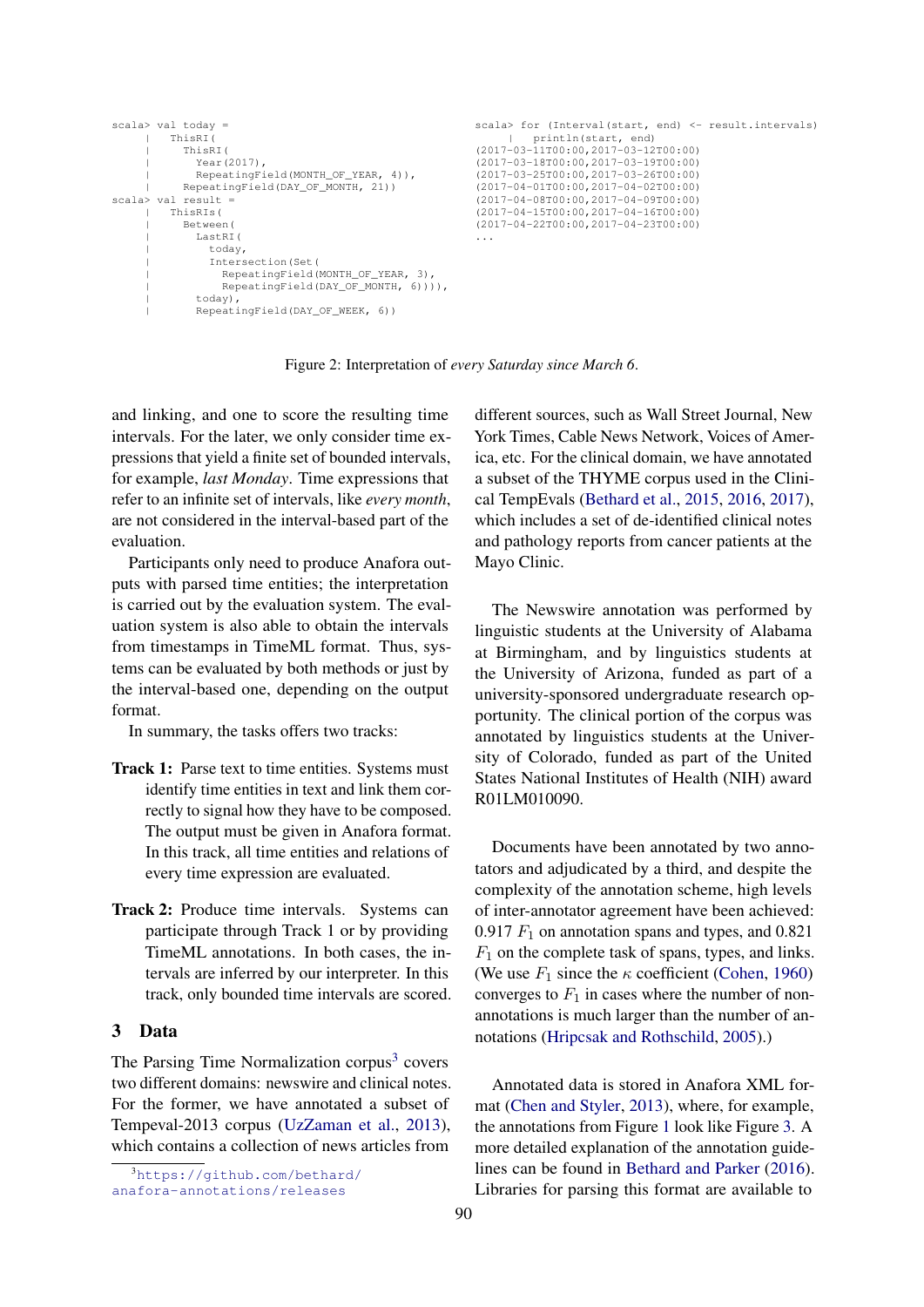```
<data>
<annotations>
<entity>
  <id>1@e@gold</id>
  <span>11,19</span><!-- "Saturday" -->
  <type>Day-Of-Week</type>
  <properties>
   <Type>Saturday</Type>
  </properties>
\langle/entity>
<entity>
  <id>2@e@gold</id>
  <span>10,15</span><!-- "other" -->
  <type>This</type>
  <properties>
  <Interval>4@e@gold</Interval>
   <Repeating-Intervals>2@e@gold</Repeating-Intervals>
  </properties>
</entity>
                                                           <entity>
                                                            <id>3@e@gold</id>
                                                            <span>10,15</span><!-- "other" -->
                                                            <type>Every-Nth</type>
                                                            <properties>
                                                             <Value>2</Value>
                                                             <Repeating-Interval>1@e@gold</Repeating-Interval>
                                                            </properties>
                                                           </entity>
                                                           ...
                                                         </annotations>
                                                         </data>
```
Figure 3: Snippet of the Anafora XML for Figure 1.

participants in both Python<sup>4</sup> and Scala<sup>5</sup>.

Table 1 shows the statistics of the resulting annotation. The Newswire portion of the corpus contains 98 documents with 2,428 time entities annotated. These entities compose a total of 968 time expressions of which 564 correspond to bounded intervals. The Clinical portions of the corpus includes 408 documents. The annotation covers 27,362 time entities that compose 8,163 time expressions. From these, 4,204 yield bounded intervals.

#### 4 Evaluation Metrics

We propose two types of scoring metrics for this task, one for the evaluation of each track. The first follows a more traditional information extraction evaluation: measure the precision and recall of finding and linking the various time entities. Specifically, we define:

$$
P(S, H) = \frac{|S \cap H|}{|S|}
$$

$$
R(S, H) = \frac{|S \cap H|}{|H|}
$$

$$
F_1(S, H) = \frac{2 \cdot P(S, H) \cdot R(S, H)}{P(S, H) + R(S, H)}
$$

where  $S$  is the set of items predicted by the system and  $H$  is the set of items produced by the humans. For these calculations, each item is an annotation,

```
4https://github.com/bethard/
```
anaforatools

<sup>5</sup>https://github.com/bethard/timenorm

and one annotation is considered as equal to another if it has the same character span (offsets), type, and properties (with the definition applying recursively for properties that point to other annotations).

The second scoring method evaluates the accuracy of systems with respect to the timeline in a more direct way. First, annotations, in either TimeML or SCATE format, are converted into time intervals. TimeML TIMEX3 (time expression) annotations are translated into intervals following ISO 8601 semantics of their VALUE attribute. For example, 2010-02-25 is converted to the interval [2010-02-25T00:00:00, 2018-02- 26T00:00:00), that is, the 24-hour period starting at the first second of the day on 2010-02-25 and ending just before the first second of the day on 2010-02-26. SCATE annotations are converted to intervals according to the formal semantics of each entity, using the Scala library provided by Bethard and Parker (2016). For example, Next(Year(2010), SimplePeriod(YEARS, 4)), is converted to [2011- 01-01T00:00, 2015-01-01T00:00), i.e., the 4 years following 2010. Note that there may be more than one interval associated with a single annotation, as in the *every Saturday since March 6* example in Figure 2. Once all annotations have been converted into intervals along the timeline, we can calculate the overlap between the intervals of different annotations.

Given two sets of intervals, we define the interval precision,  $P_{\text{int}}$ , as the total length of the intervals in common between the two sets, divided by the total length of the intervals in the first set. Interval recall,  $R_{\text{int}}$  is defined as the total length of the intervals in common between the two sets,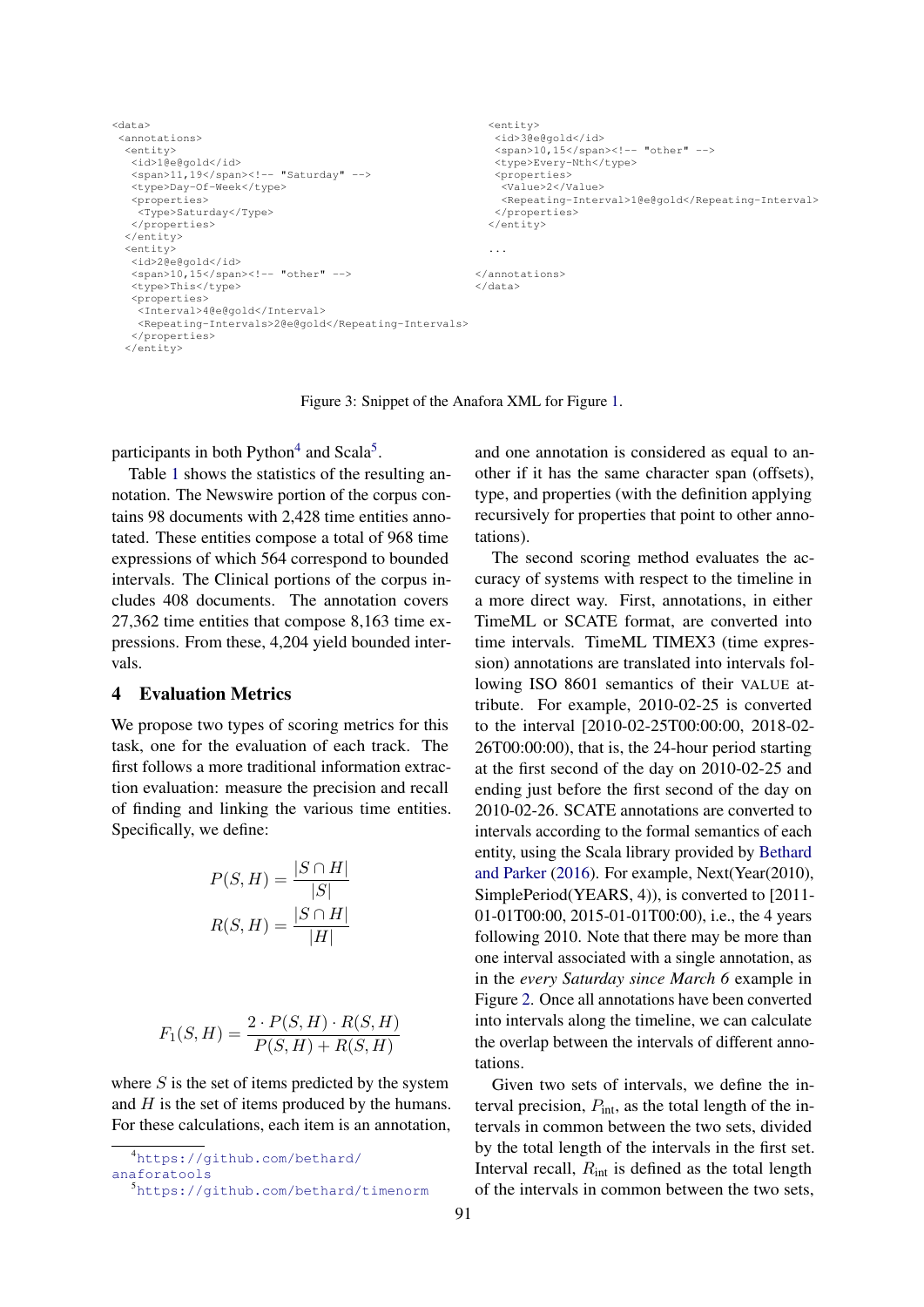|                       | Newswire |          |     | Clinical                   |      |             |
|-----------------------|----------|----------|-----|----------------------------|------|-------------|
|                       | Train    | Dev Test |     | Train                      | Dev  | <b>Test</b> |
| Documents             | 64       | 14       | 20  | 232                        | 35.  | 141         |
| <b>SCATE</b> entities | 1.628    |          |     | 402 398 14,936 2,896 9,530 |      |             |
| SCATE time exp.       | 636      | 146      | 186 | 4.469                      | 879. | 2.815       |
| <b>SCATE</b> bounded  | 391      | 80       | 93  | 2.303                      | 430  | 1.471       |

Table 1: Number of documents and SCATE annotations for both sections of the corpus following the SCATE schema.

divided by the total length of the intervals in the second set. Formally:

$$
I_S \bigcap I_H = \{i \cap j : i \in I_S \land j \in I_H\}
$$

$$
P_{\text{int}}(I_S, I_H) = \frac{\sum_{i \in \text{COMPACT}} |i|}{\sum_{i \in I_S} |i|}
$$

$$
R_{\text{int}}(I_S, I_H) = \frac{\sum_{i \in \text{COMPACT}} |i|}{\sum_{i \in \cup I_H} |i|}
$$

where  $I_S$  and  $I_H$  are sets of intervals,  $i \cap j$  is the possibly empty interval in common between the intervals i and j, |i| is the length of the interval i, and COMPACT takes a set of intervals and merges any overlapping intervals.

Given two sets of annotations (e.g., one each from two time normalization systems), we define the overall precision,  $P$ , as the average of interval precisions where each annotation from the first set is paired with all annotations that textually overlap it in the second set. Overall recall is defined as the average of interval recalls where each annotation from the second set is paired with all annotations that textually overlap it in the first set. Formally:

$$
oI_a(B) = \bigcup_{b \in B: \text{overLAPS}(a,b)} \text{INTERVALS}(b)
$$

$$
P(S, H) = \frac{1}{|S|} \sum_{s \in S} P_{int}(\text{INTERVALS}(s), \text{OI}_s(H))
$$

$$
R(S, H) = \frac{1}{|H|} \sum_{h \in H} R_{int}(\text{INTERVALS}(h), \text{OI}_h(S))
$$

where  $S$  and  $H$  are sets of annotations, INTERVALS $(x)$  gives the time intervals associated with the annotation x, and OVERLAPS $(a, b)$  decides whether the annotations a and b share at least one character of text in common.

Note that as defined,  $P$  and  $R$  can be applied only to time expressions that yield a finite set of bounded intervals.

### 5 Baseline systems

Two systems were used as baselines to compare the participating systems against.

Character-based model (Laparra et al., 2018) is a novel supervised approach for time normalization that follows the SCATE schema. This model decomposes the normalization of time expressions into two modules:

- time entity identification detects the spans of characters that belong to each time expression and labels them with their corresponding time entity type. This step is performed by character-based recurrent neural network with two stacked bidirectional Gated Recurrent Units.
- time entity composition links relevant time entities together while respecting the entity type constraints imposed by the SCATE schema. This component is a rule-based algorithm that iterates over the time entities that are found by the previous step, linking them and filling in the required properties. The version used for the shared task includes some improvements to the sentence segmentation and Month-Of-Year normalization of Laparra et al. (2018).

These two tasks are run sequentially using the output of the former as input to the latter. Once identification and composition steps are completed, the final product, i.e. the semantic composition of the time entities, can fed to the SCATE interpreter to produce time intervals.

**HEIDELTIME** (Strötgen and Gertz,  $2015$ <sup>6</sup> is rule-based temporal tagger with multilingual support that includes English, German, Dutch, Vietnamese, Arabic, Spanish, Italian, French, Chinese and Russian. HeidelTime identifies temporal expressions based on language specific patterns and

<sup>6</sup>https://code.google.com/p/heideltime/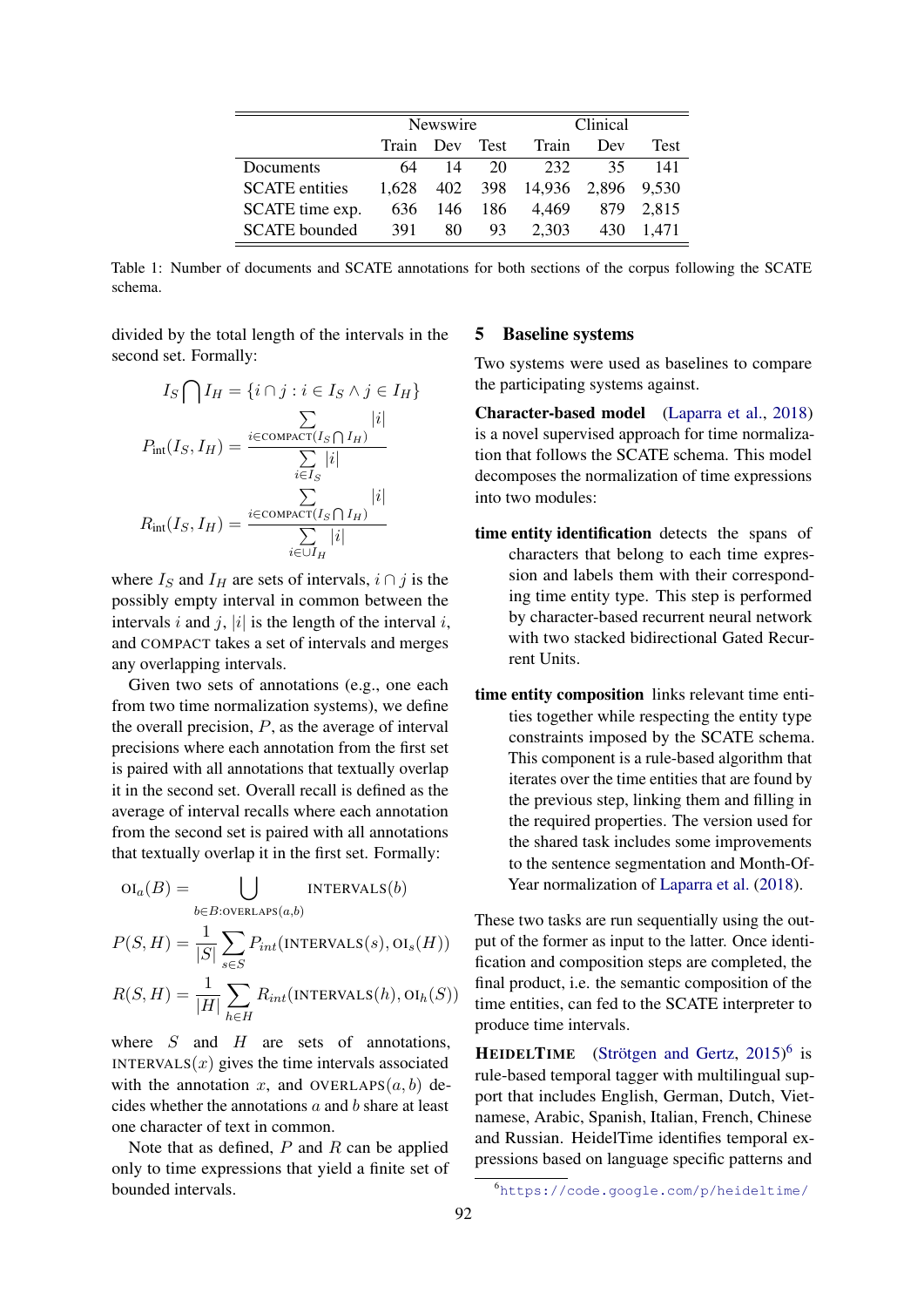normalizes them according to TIMEX annotations (Sundheim, 1996). As the output of HeidelTime follows TimeML format, we use this system as a baseline only for Track 2.

### 6 Participating systems

Although 40 people registered to the the evaluation task, only 1 team submitted results. The team participated in Track 1 and, consequently, in Track 2. The team also submitted improved results just after the end of the evaluation phase. This improvement was obtained by solving a few bugs in the original system, and with no access to the test data, so we have included the fixed version in this paper as an additional run.

CHRONO (Olex et al., 2018) is a primarily rulebased system that performs time normalization by running the following three steps:

- 1) Temporal tokens are identified and flagged using regex expressions to identify formatted dates/times, and by parsing out specific temporal words and numeric tokens.
- 2) Temporal phrases are identified by searching for consecutive numeric/temporal tokens according to certain constraints.
- 3) Temporal phrases are parsed and normalized into the SCATE schema via detailed rulebased parsing, including the utilization of partof-speech tags, to identify each component of an expression and link sub-intervals appropriately.

A machine learning approach is taken to disambiguate PERIODS and CALENDAR-INTERVALS after the rule-base parsing has determined it is one or the other (e.g. if it sees the word *week* it will pass it to the ML module for assignment to a PERI-ODS or CALENDAR-INTERVALS). The ML feature vector is a boolean vector composed of the target token's temporal status (1=temporal, 0=not temporal), the temporal context (1=at least one temporal token within a window of  $\pm 5$ , 0=no temporal tokens within window), the numeric context  $(1=a$ numeric token exists immediately before of after the target, 0=no numeric tokens in context), and the lexical context of all words within a 5-word window of the target (1=word is present, 0=word is not present). The group explored different supervised models like naive Bayes, decision trees, support vector machines, and neural networks. They found

| Domain               | Model            | $F_1$ |                      |  |
|----------------------|------------------|-------|----------------------|--|
| Newswire   Character |                  |       | $0.51$ $0.57$ $0.46$ |  |
| Newswire   Chrono    |                  |       | $0.44$ $0.46$ $0.42$ |  |
| Newswire             | Chrono*          |       | $0.55$ 0.61 0.50     |  |
| Clinical             | $Character \mid$ |       | $0.57$ $0.52$ $0.63$ |  |

Table 2: Official results in Track 1 (parsing) for the Newswire and Clinical domains.

that the best results were obtained by the neural network.

CHRONO\* improves the previous version by solving three bugs in the model. First, the parsing method for various types of temporal components were supposed to be executed in a specific order. However, some of them were swapped and not analyzed in the expected order. Second, the system was supposed to assume there is only one year, one month, and one day mentioned per temporal phrase. This worked for the month and day, however, it was failing with 4-digit years. Finally, for most parsing methods the system loops through each token in the temporal phrase but it skipped the loop when identifying full numeric expressions, like "1953" or "08091998". Thus, phrases like "Last 1953" were not being counted as having any numeric values in them.

## 7 Evaluation Results

The official results are presented in Table 2 and Table 4. For each track we present the precision  $(P)$ , recall  $(R)$  and  $F_1$  score obtained by the metrics presented in Section 4. The only participant of the task submitted output just for the Newswire domain, thus, we only report the performance of this system in this domain. The results of the Character-based baseline have been obtained training the model with the training set of the corresponding domain (Newswire or Clinical) and a set of randomly generated dates, as explained in Laparra et al. (2018).

In Track 1 (Table 2) the original version of CHRONO do not reach the Character-based baseline, 0.44  $F_1$  vs 0.51  $F_1$ . However, the fixed version of the system (CHRONO\*) outperforms the baseline in terms of  $F_1$  (0.55) as well as in terms of  $P(0.61)$  and  $R(0.50)$ .

Table 3 shows a more detailed comparison between the Character-based baseline and CHRONO\*. These figures represent the performances of both models for each SCATE temporal type. This includes the identification of the time entity, its prop-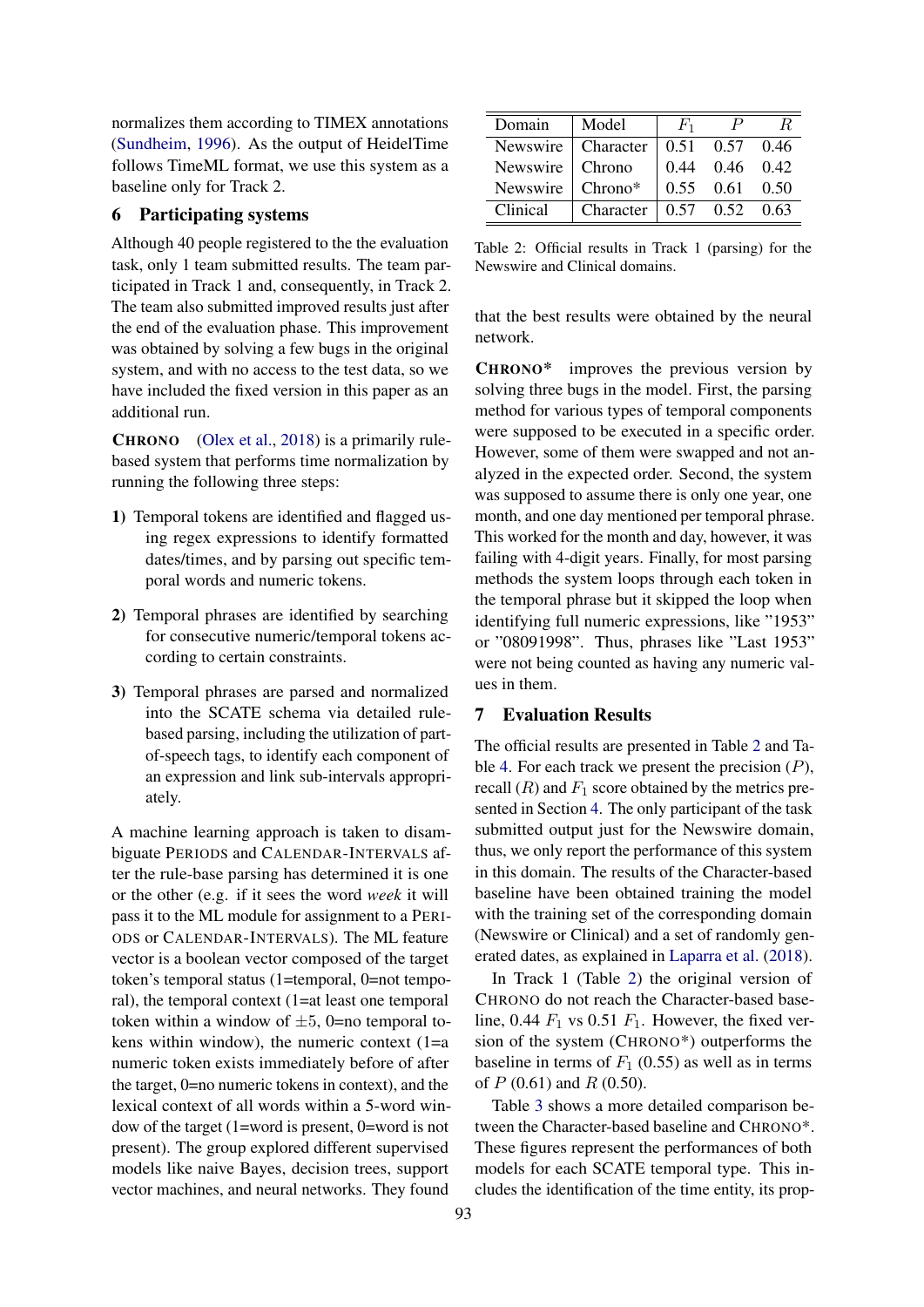| SCATE-type          | #  | Char  | Chrono* |
|---------------------|----|-------|---------|
| AMPM-Of-Day         | 1  | 0.000 | 0.667   |
| <b>A</b> fter       | 19 | 0.000 | 0.000   |
| <b>Before</b>       | 20 | 0.105 | 0.000   |
| <b>Between</b>      | 7  | 0.000 | 0.000   |
| Calendar-Interval   | 27 | 0.698 | 0.526   |
| Day-Of-Month        | 22 | 0.917 | 1.000   |
| Day-Of-Week         | 16 | 0.812 | 0.903   |
| Hour-Of-Day         | 2  | 0.000 | 0.667   |
| Intersection        | 3  | 0.000 | 0.000   |
| Last                | 40 | 0.500 | 0.333   |
| Minute-Of-Hour      | 1  | 0.000 | 0.000   |
| Month-Of-Year       | 36 | 0.824 | 0.917   |
| <b>Next</b>         | 14 | 0.053 | 0.412   |
| <b>NthFromStart</b> | 4  | 0.000 | 0.000   |
| Number              | 27 | 0.596 | 0.522   |
| Part-Of-Day         | 3  | 0.000 | 1.000   |
| Period              | 56 | 0.391 | 0.409   |
| Season-Of-Year      | 10 | 0.000 | 0.182   |
| Sum                 | 1  | 0.000 | 0.000   |
| This                | 37 | 0.429 | 0.552   |
| Time-Zone           | 1  | 0.000 | 0.000   |
| Two-Digit-Year      | 1  | 0.000 | 0.000   |
| Year                | 50 | 0.822 | 0.826   |

Table 3: Results in Track 1 per SCATE type. Char stands for Character-based baseline. The number of gold cases per type is included (#).

| Domain                 | Model      | $F_1$ |      | R    |
|------------------------|------------|-------|------|------|
| Newswire<br>HeidelTime |            | 0.74  | 0.71 | 0.77 |
| Newswire               | Character  | 0.77  | 0.83 | 0.72 |
| Newswire               | Chrono     | 0.65  | 0.66 | 0.63 |
| Newswire               | Chrono*    | 0.70  | 0.65 | 0.75 |
| Clinical               | HeidelTime | 0.70  | 0.60 | 0.82 |
| Clinical               | Character  | 0.72  | 0.70 | 0.75 |

Table 4: Official results in Track 2 (intervals) for the Newswire and Clinical domains.

erties and links. In general, CHRONO\* performs better or similar for all the types. It is remarkable that, while the outcomes for the THIS and NEXT operators are much better, CHRONO\* fails to extract properly the LAST operator.

In Track 2 (Table 4) the best system is the Character-based baseline with 0.76  $F_1$ , followed by HEIDELTIME with 0.74  $F_1$ . None of the versions of CHRONO performs better than the baselines, although the fixed version (CHRONO\*) gets enhanced results, 0.65  $F_1$  vs 0.70  $F_1$ , following the improvement obtained in Track 1. It is remarkable that HEIDELTIME and CHRONO\*, essentially rule-based systems, obtain better  $R$  than the Character-based baseline, that relies strongly on a supervised model. Specifically, HEIDELTIME obtains the best  $R$  (0.77), but CHRONO\* also outperforms the Character-based baseline in terms of R, 0.75 vs 0.71. However, the Character-based baseline obtains a much higher  $P(0.83)$  than the 0.71 of HEIDELTIME and the 0.65 of CHRONO\*.

As explained in Section 4, the metric for Track 1 evaluates the individual temporal components extracted by the systems, either time entities or links between time entity pairs. On the other hand, the intervals scored by the metric for Track 2 are produced by interpreting the whole graph. Moreover, not all the time expressions yield a finite set of bounded intervals, as can be seen in Table 1. Consequently, better performances in Track 1 do not necessarily yield better results in Track 2. In particular, although CHRONO\* is better than the Character-based baseline in Track 1 it produces an excessive number of time expressions yielding bounded intervals  $(108)$ , which affects the P in Track 2. In contrast, the Character-based baseline is more conservative and accurate in this respect (85).

Although we didn't receive any submission for the Clinical domain, in order to set a reference for future research, we present in Table 2 and Table 4 the performances of the baseline systems in this domain.

# 8 Conclusion

The Parsing Time Normalization task is the first effort to extend time normalization to richer and more complex time expressions. We have provided a complete annotation for two different domains, newswire and clinical notes, and introduced two different metrics for evaluation. In particular, the interval based evaluation for Track 2 is a novelty for these kind of tasks. The performance of the systems shows that there is still room for improvement, especially for Track 1.

Although, CHRONOS included a small supervised component in its architecture, we were expecting a higher number of machine learning based approaches. However, CHRONOS shows that rulebased models can obtain competitive results. Sadly, the scarcity of participating systems does not allow us to form a further judgment.

No submissions were received for the clinical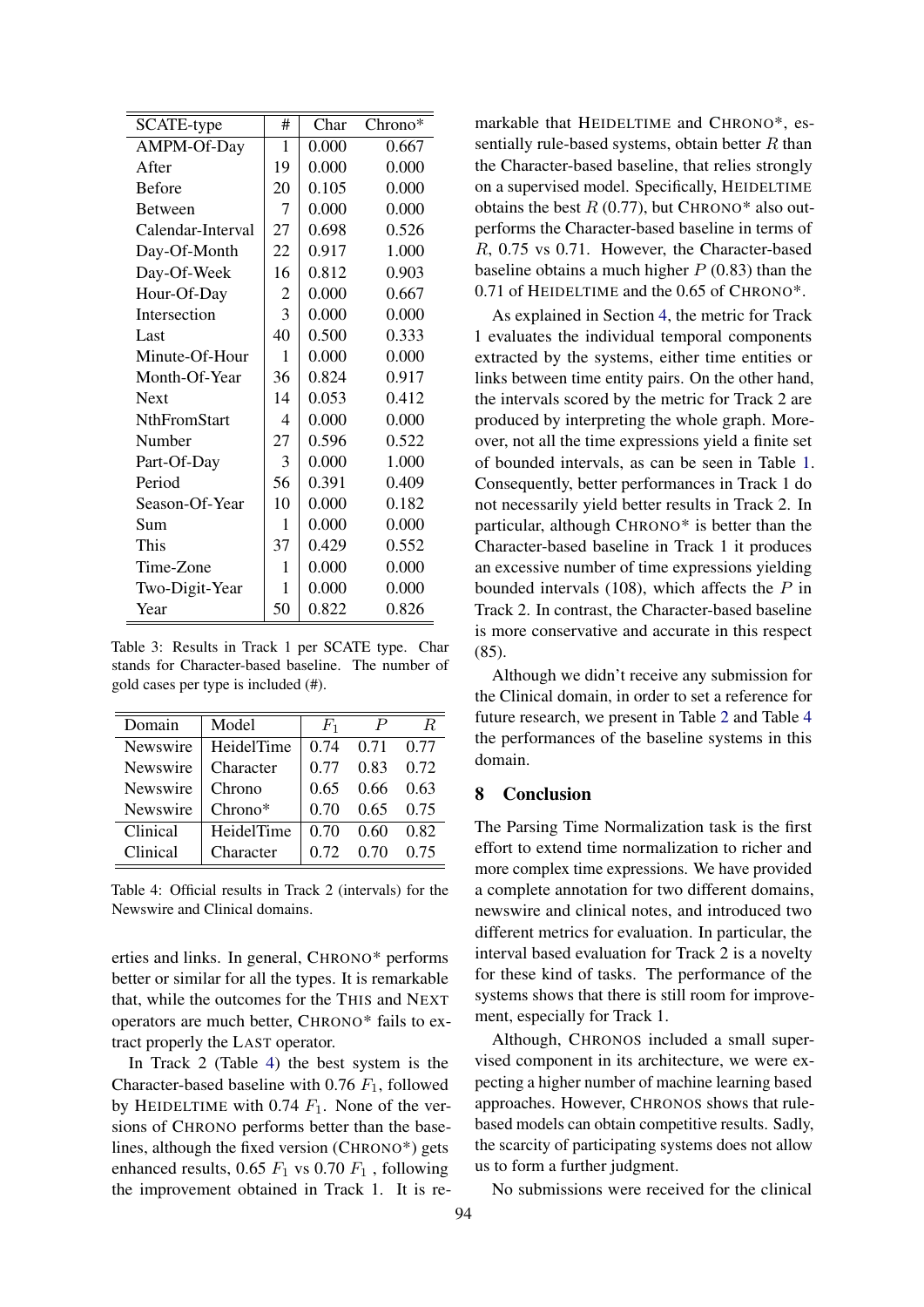domain, despite a wider and more complete dataset for this domain. This was almost certainly the result of a change in management at the Mayo Clinic that put on hold the data use agreement process (which is required for access to the clinical data) for several months during the practice phase. Thus, though many people showed interest in the task (more than 40 people registered) and Mayo reported several data use agreement applications, this problem de-motivated the participation.

The CodaLab competition for the Parsing Time Normalizations shared task<sup>7</sup> will continue to accept submissions in its Post-Evaluation phase indefinitely, so as more researchers make it through the data use agreement process, we expect we will see future participation in this task.

## Acknowledgements

The work is funded by the THYME project (R01LM010090) from the National Library Of Medicine. The content is solely the responsibility of the authors and does not necessarily represent the official views of the National Library Of Medicine or the National Institutes of Health.

#### References

- Steven Bethard. 2013. A synchronous context free grammar for time normalization. In *Proceedings of the 2013 Conference on Empirical Methods in Natural Language Processing*, pages 821–826, Seattle, Washington, USA. Association for Computational Linguistics.
- Steven Bethard, Leon Derczynski, Guergana Savova, James Pustejovsky, and Marc Verhagen. 2015. Semeval-2015 task 6: Clinical tempeval. In *Proceedings of the 9th International Workshop on Semantic Evaluation (SemEval 2015)*, pages 806–814, Denver, Colorado. Association for Computational Linguistics.
- Steven Bethard and Jonathan Parker. 2016. A semantically compositional annotation scheme for time normalization. In *Proceedings of the Tenth International Conference on Language Resources and Evaluation (LREC 2016)*, Paris, France. European Language Resources Association (ELRA). [Acceptance rate 60%].
- Steven Bethard, Guergana Savova, Wei-Te Chen, Leon Derczynski, James Pustejovsky, and Marc Verhagen. 2016. Semeval-2016 task 12: Clinical tempeval. In *Proceedings of the 10th International Workshop on*

*Semantic Evaluation (SemEval-2016)*, pages 1052– 1062, San Diego, California. Association for Computational Linguistics.

- Steven Bethard, Guergana Savova, Martha Palmer, and James Pustejovsky. 2017. Semeval-2017 task 12: Clinical tempeval. In *Proceedings of the 11th International Workshop on Semantic Evaluation (SemEval-2017)*, pages 565–572, Vancouver, Canada. Association for Computational Linguistics.
- Wei-Te Chen and Will Styler. 2013. Anafora: A webbased general purpose annotation tool. In *Proceedings of the 2013 NAACL HLT Demonstration Session*, pages 14–19, Atlanta, Georgia. Association for Computational Linguistics.
- Jacob Cohen. 1960. A coefficient of agreement for nominal scales. *Educational and Psychological Measurement*, 20(1):37–46.
- George Hripcsak and Adam S. Rothschild. 2005. Agreement, the f-measure, and reliability in information retrieval. *Journal of the American Medical Informatics Association*, 12(3):296–298.
- ISO. 2012. Language resource management semantic annotation framework (semaf) – part 1: Time and events (semaf-time, iso-timeml). Technical report. 24617-1:2012.
- Egoitz Laparra, Dongfang Xu, and Steven Bethard. 2018. From characters to time intervals: New paradigms for evaluation and neural parsing of time normalizations. *Transactions of the Association for Computational Linguistics*.
- Kenton Lee, Yoav Artzi, Jesse Dodge, and Luke Zettlemoyer. 2014. Context-dependent semantic parsing for time expressions. In *Proceedings of the 52nd Annual Meeting of the Association for Computational Linguistics (Volume 1: Long Papers)*, pages 1437– 1447, Baltimore, Maryland. Association for Computational Linguistics.
- Amy Olex, Luke Maffey, Nicholas Morgan, and Bridget McInnes. 2018. Chrono at semeval-2018 task 6: A system for normalizing temporal expressions. In *Proceedings of the 12th International Workshop on Semantic Evaluation (SemEval-2018)*, New Orleans, Luisiana. Association for Computational Linguistics.
- Jannik Strötgen and Michael Gertz. 2015. A baseline temporal tagger for all languages. In *Proceedings of the 2015 Conference on Empirical Methods in Natural Language Processing*, pages 541–547, Lisbon, Portugal. Association for Computational Linguistics.
- Beth M. Sundheim. 1996. Overview of results of the muc-6 evaluation. In *Proceedings of a Workshop on Held at Vienna, Virginia: May 6-8, 1996*, TIPSTER '96, pages 423–442, Stroudsburg, PA, USA. Association for Computational Linguistics.

<sup>7</sup>https://competitions.codalab.org/ competitions/17286